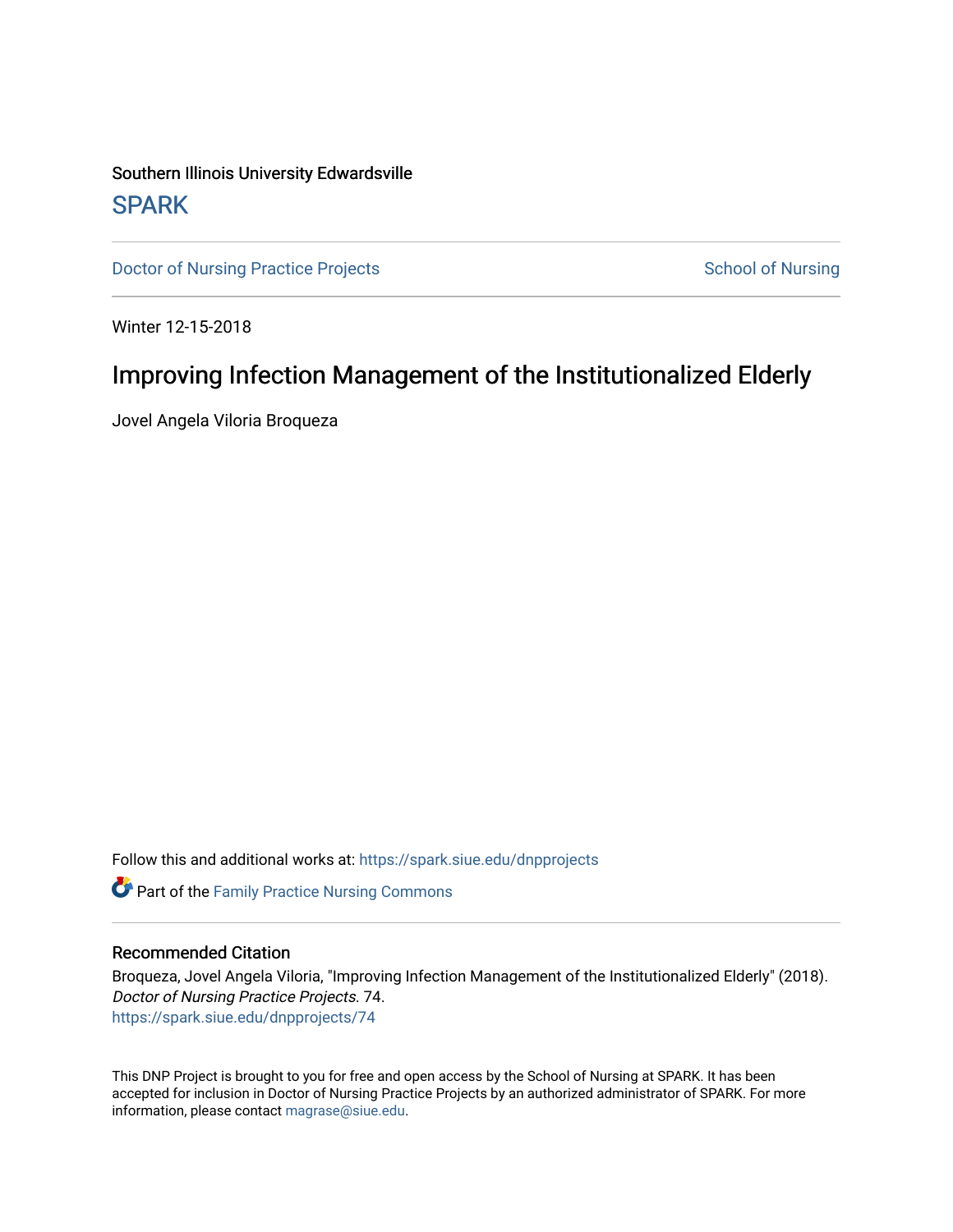### **Title:** Improving Infection Management of the Institutionalized Elderly

**Author:** Jovel Broqueza, MSN, APN, FNP-BC

#### **Introduction of the Problem**

The CDC recommends the use of a systematic assessment tools for recognizing and controlling long-term care facility (LTCF) infection (NHSN, 2017). The lack of guidance, training, and use of appropriate protocols or algorithms for health care provider (HCP) contribute to escalating infection rates, hospital transfers, and health care costs (Ouslander et al., 2016). No algorithm was in use for managing common sources of infection at one urban Midwestern LTCF. With the complexity of infection in the elderly population, an algorithm is needed to guide staff in the assessment of signs and symptoms of infection, facilitate timely communication to PCP, and provide targeted interventions that can prevent complications, reduce hospital transfers, and improve patient outcomes.

#### **Literature Review**

By 2030, the number of institutionalized elderly >65 years old will reach approximately 5.3 million (Knickman & Schnell, 2002), doubling its population. The "frail elderly" are very old with age-related immunologic changes, cognitive and/or functional impairments, and chronic diseases that alter host resistance increasing their risks of infections. LTCFs which include nursing homes, skilled nursing facilities (SNF), assisted living, and group homes are utilized for intermediate, skilled services or both to meet the elderly's functional deficit prior to being discharged back to the community. However, due to longer post-acute confinement and functional decline, many elderly are ultimately institutionalized.

Infection remains one of the top five reasons for older adult hospital transfers (Englert & Ross, 2015). Chronic conditions such as chronic obstructive pulmonary disease, diabetes mellitus,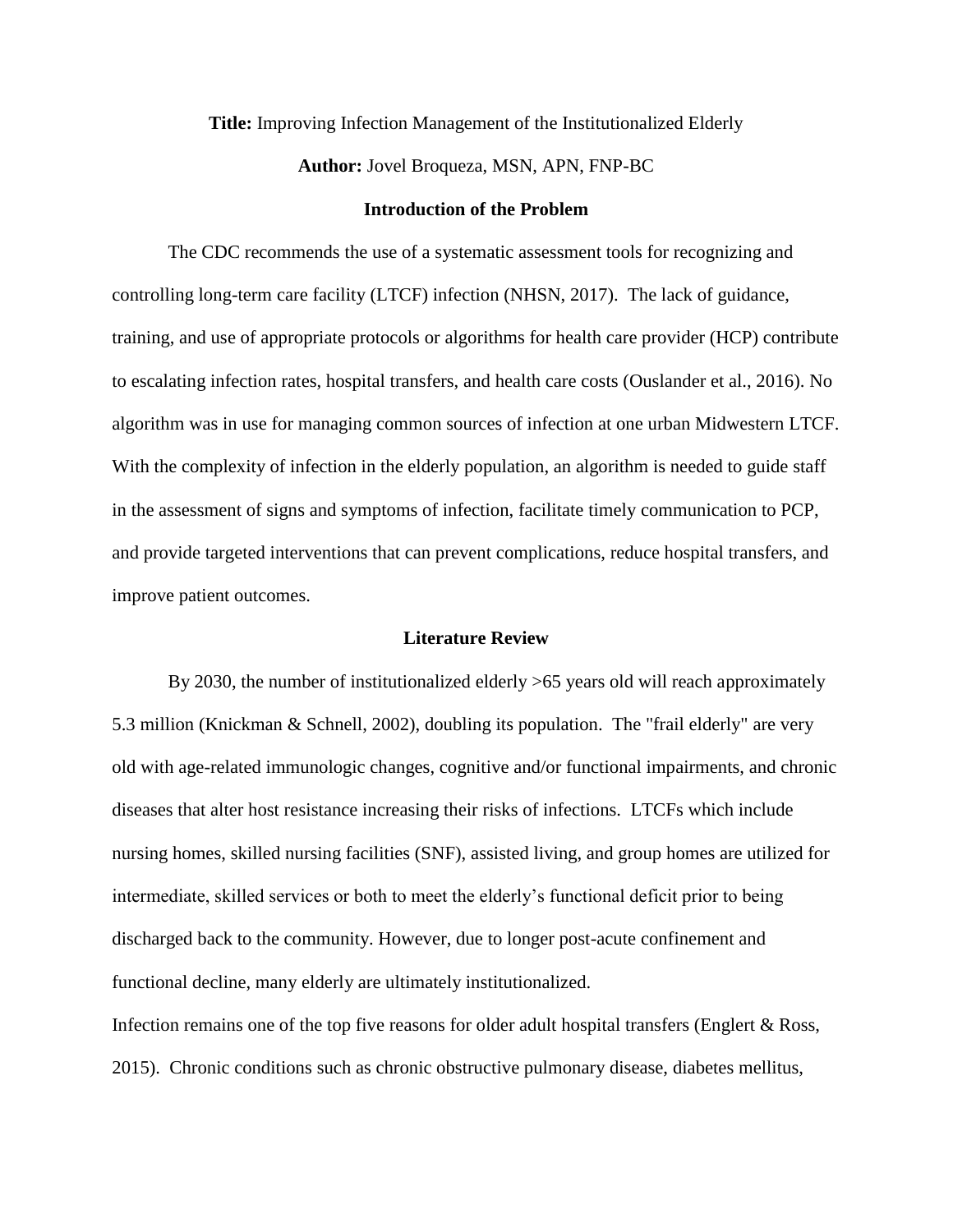cardiovascular disease, degenerative joint diseases increase infection susceptibility, acuity, hospital transfers, mortality, and health care expenditures (Juthani-Mehta & Quagliarello, 2010; Esper et al., 2006). The three most common infection sources in nursing homes are pneumonia, urinary tract infection (UTI), and skin and soft tissue infection (SSTI) (Novossad, et al., 2016; Juthani-Mehta & Quagliarello, 2010).

#### **Pneumonia**

The Centers for Disease Control and Prevention (CDC) considers pneumonia the leading infection cause of hospitalization and death (Curns et al., 2005; Jackson et al., 2004) with an average hospitalization cost of approximately \$10,000 per admission (Konetzka et al., 2004). Pneumonia incidence is augmented in residents with feeding tubes (Wang et al., 2011), seasonal respiratory infections such as flu or RSV, risks of aspiration pneumonia (Montoya & Mody, 2011), and periodontal diseases and dental plaques (Quagliarello et al., 2005). With limited access to diagnostic procedures and delayed evaluation of the patient condition, the institutionalized elderly is at higher risk of complications from infection if left untreated (Montoya & Mody, 2011; High et al, 2009).

#### **UTI**

UTI is the second most common infection in the institutionalized elderly (Curns et al., 2005) and costliest infection among Medicare beneficiaries due to the pervasive use of empirical antibiotics (Litwin et al., 2005). Insertion of indwelling catheters and longer periods of urinary device placement, increase the chance of developing bacteriuria with and without UTI symptoms. Institutionalized elderly adults with dementia, functional limitations, and immunocompromised, often have atypical symptoms that are more difficult to decipher from true signs of infections. Recognizing early nonspecific, vague clinical presentation in elderly adults requires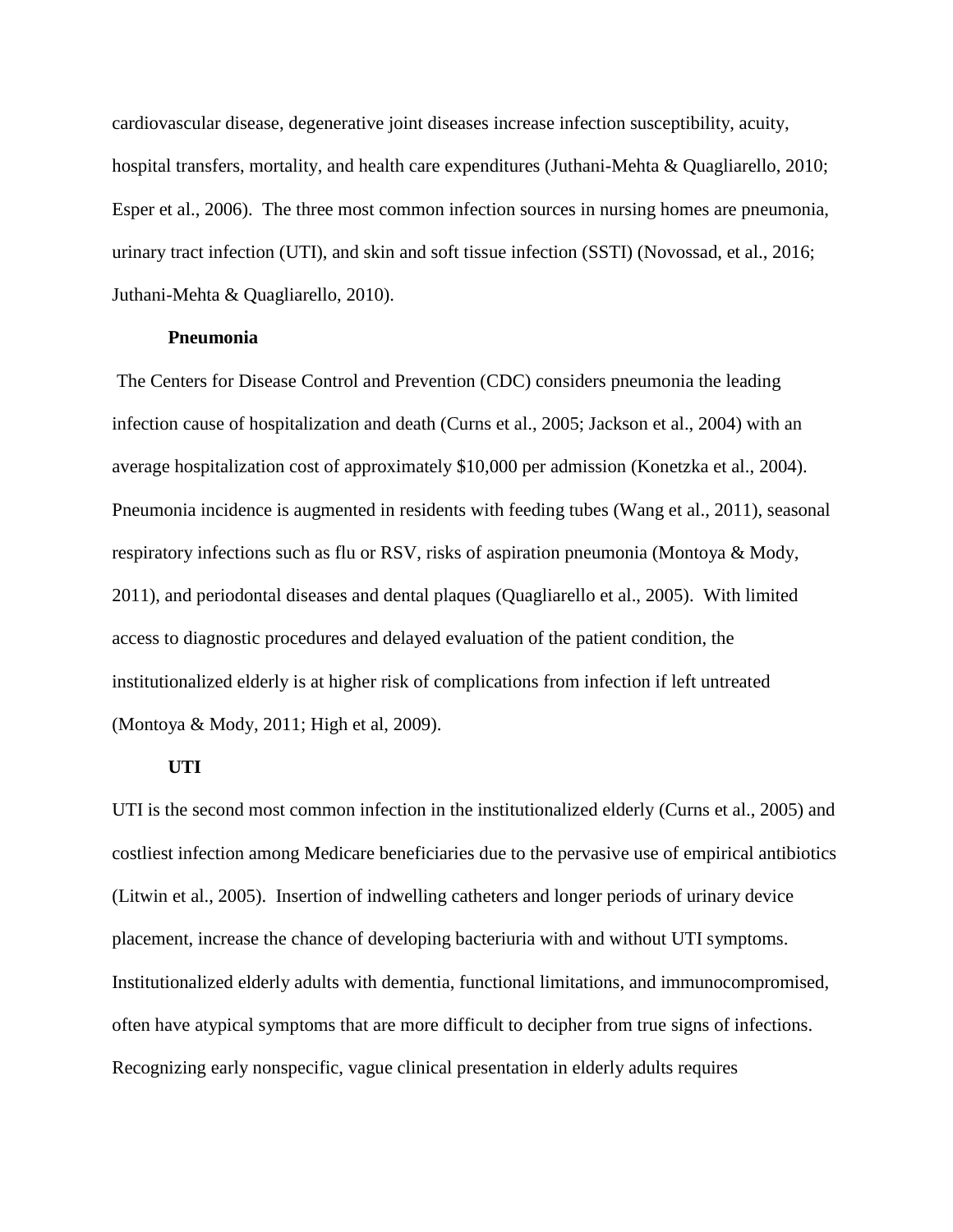comprehensive assessment skills that promote prompt treatment, thus reducing complications. However, due to limited clinical assessments and attempts to prevent complication, aggressive use of antibiotics often results in bacterial colonization and multi-drug resistant organisms (MDROs) (Rogers et al., 2008).

## **SSTI**

Due to age-related bodily changes including diminished skin integrity, the frail elderly are more vulnerable to SSTI. Skin breakdown from skin tears, pressure ulcers, pruritus, skin infestations such as scabies or herpes zoster, and chronic wounds from debilitating conditions favors bacterial infection. If LTC staff lack prudence in recognizing signs of infection, SSTI can be easily underestimated and not treated promptly resulting in cellulitis, osteomyelitis, necrotizing fasciitis, and erysipelas.

Health care providers (HCPs) of the LTCF face a burden in managing infection of the institutionalized elderly. Studies reveal the benefits of using a clinical pathway for infection for decreased rates of morbidity and reduced hospital transfers (Ouslander et al., 2016; Loeb et al., 2006; Loeb et al., 2005). LTCF staff members need guidance in identifying the overt and subtle signs suggesting infection. However, ensuring its feasibility requires nurse practitioners and other health providers to play a key role collaborating with other LTC staff in bolstering the NHSN and IDSA guidelines in the control and prevention of infection among institutionalized elderly.

## **Project Methods**

The primary purposes of this DNP project were to establish best clinical practice guidelines for infection recognition and management and to determine the effectiveness of algorithm usage in managing infection of the institutionalized elderly. The setting was a 110 bed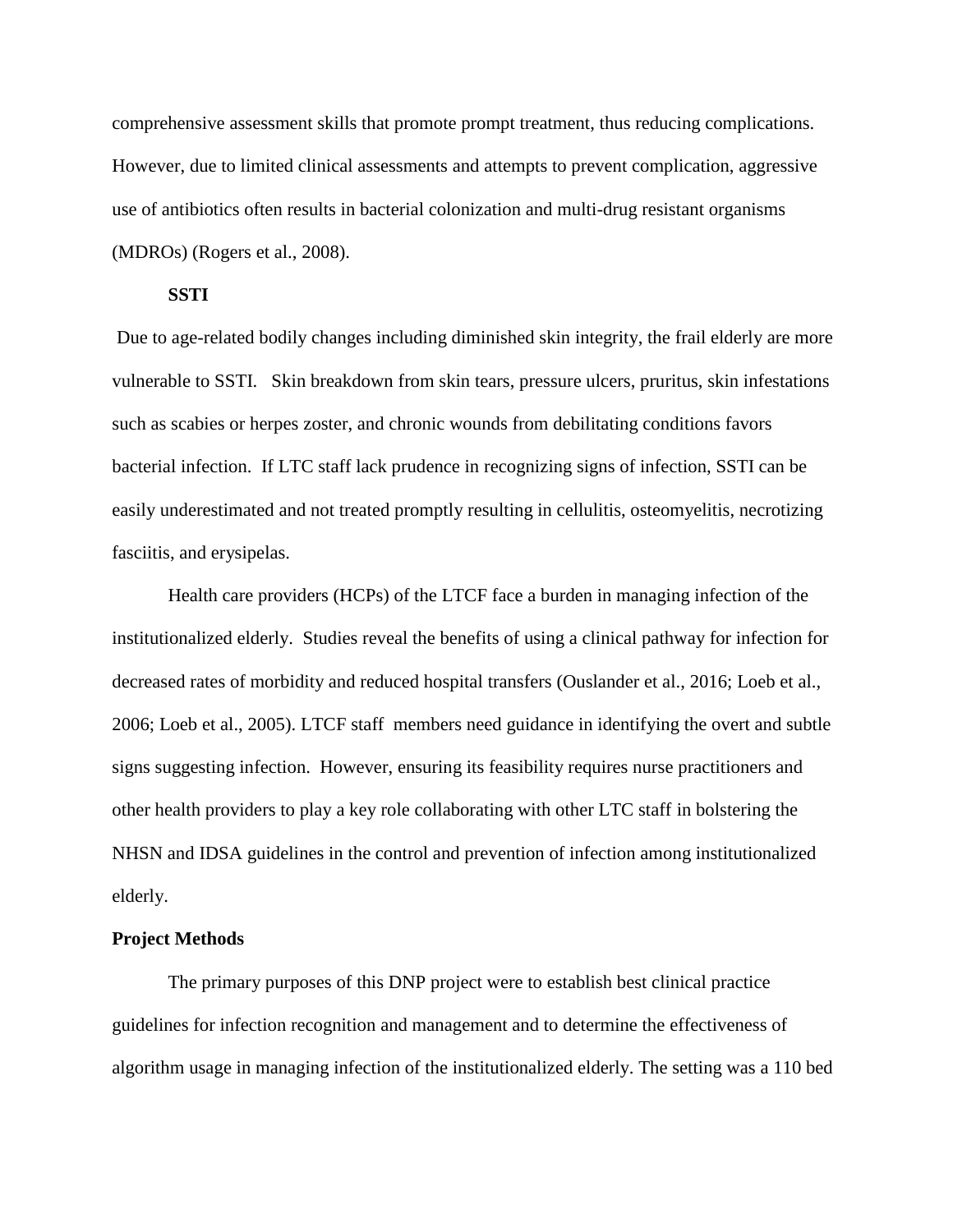SNF in a large suburban Midwest town. The project intervention targeted the SNF staff which includes a healthcare team of nurses, certified nursing assistants (CNA), a Director of Nursing (DON), in-house nurse practitioners (NPs)/physician assistant (PAs), and physician, and other healthcare providers and specialists who visit specific patients. A proposal to conduct research involving human subjects entitled "Human Subjects DNP Project," was submitted and reviewed by the Institutional Review Board (IRB) at Southern Illinois University and Edwardsville and found to be exempt from IRB review on April 11, 2018.

This project implemented the use of evidence-based infection identification methods and algorithm protocols for early recognition and treatment of pneumonia, UTI, and SSTI. The algorithm, based on the updated McGreer criteria (Stone et al., 2012), provided guidance in recognizing the presence of infection. Signs and symptoms were grouped into three categories- fever, acute mental status changes, and acute functional decline.

Prior to project implementation, focus groups were convened at the SNF to determine current infection recognition and management practices. Focus questions were used to determine SNF's staff (PCPs, NPs/PAs, nurses, CNAs) usual care in recognizing and managing infection. Focus group sessions were presented before and after project implementation to 8 nurses, 4 CNAs, 4 NPs, and the Medical Director to gain feedback about project implementation and algorithm usage. Educational in-service sessions to introduce the algorithm project in late May 2018 were offered to NPs, nurses, and CNAs at the facility. A 30-minute face-to-face session was conducted on all three shifts at the facility. In addition, the project leader met with the SNF's medical director to familiarize the physician with the algorithms and protocol implemented for this project. The algorithms were available on each patient care floor from May 10, 2018, to June 10, 2018 for nurses' use when acute changes in patients were reported by CNA or identified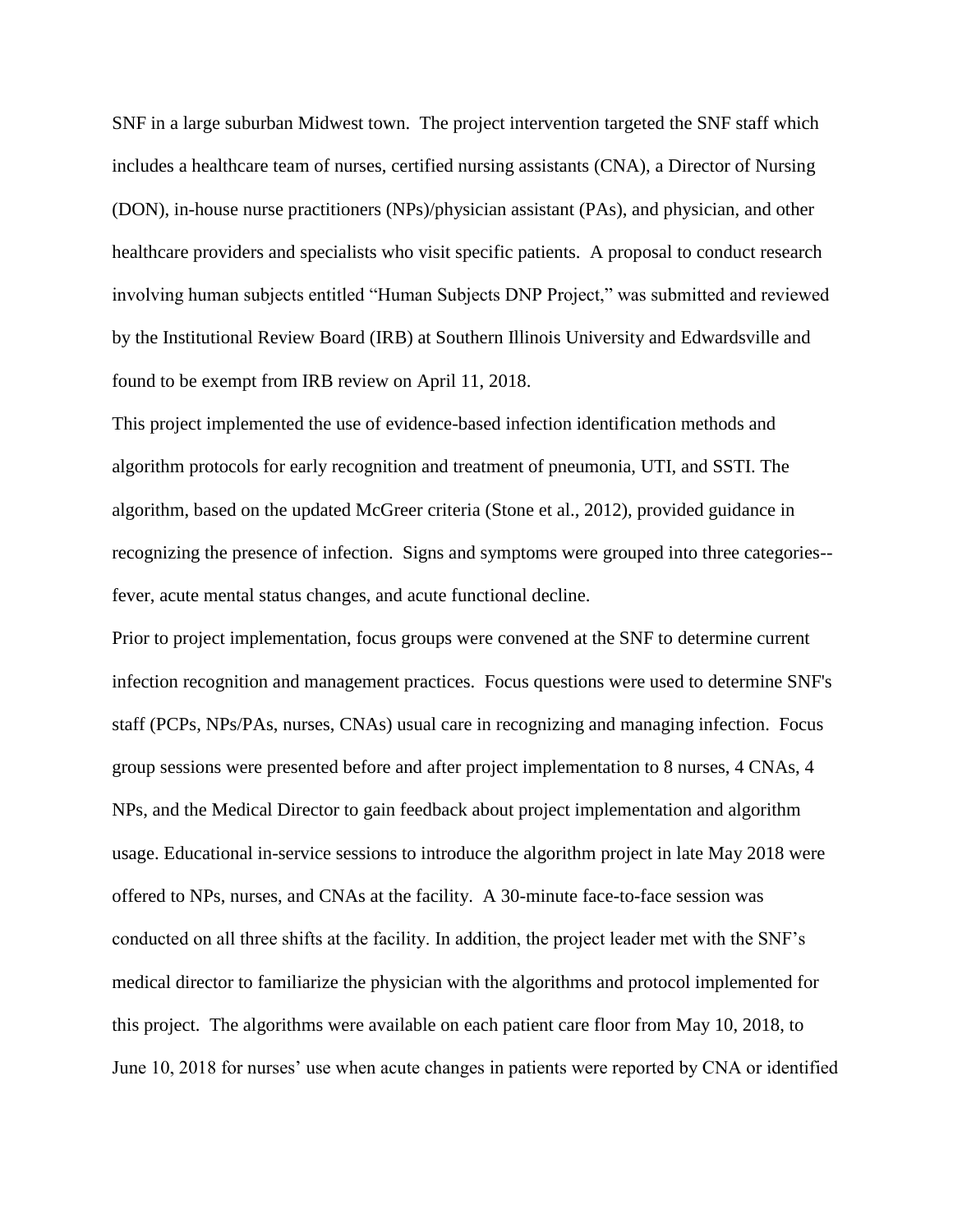by nurses. The staff member initiating the algorithm communicated identified criteria with the in-house HCP to verify his or her assessment. Communication or orders received from the HCP, such as orders for a chest x-ray or laboratory tests, were documented on the algorithm. Upon receipt of test results validating the presence of infection, the nurse secured treatments or plan of care from the PCP such as initiating antimicrobial agents. When a patient's condition is unstable, the patient is transferred to acute care hospital for further treatment. All treatment plans were indicated in the algorithm and documented in the electronic medical record (EMR). The nurse completing the algorithm indicated the source of infection (pneumonia, UTI, SSTI, others) listed and signed the algorithm. Information gained from the algorithms was compared to the facility's March 2018 infection incidence.

#### **Evaluation**

The total incidence of infection within a 30-day period using the infection algorithm significantly increased to twofold. Among the three common sources of infection, UTI significantly increased to 6% from less than 1%. SSTI and pneumonia remained increased by almost 1 %. Among the algorithms utilized, 80% sensitivity to infection was identified and 20% specificity (no infection and cardiac related). However, there was no complication identified that required hospitalization.

#### **Impact on Practice**

The completion of this DNP project is a step toward the implementation of NHSN that allows LTCF to track down infections. Practice change with the use of algorithm promotes staff awareness in infection management requiring cultural shift among HCPs, stakeholders, and PCPs to overcome barriers that can prevent complications of infection. At the LTCF, HCPs and stakeholders were supportive and adherent to algorithm use. Although improvement in infection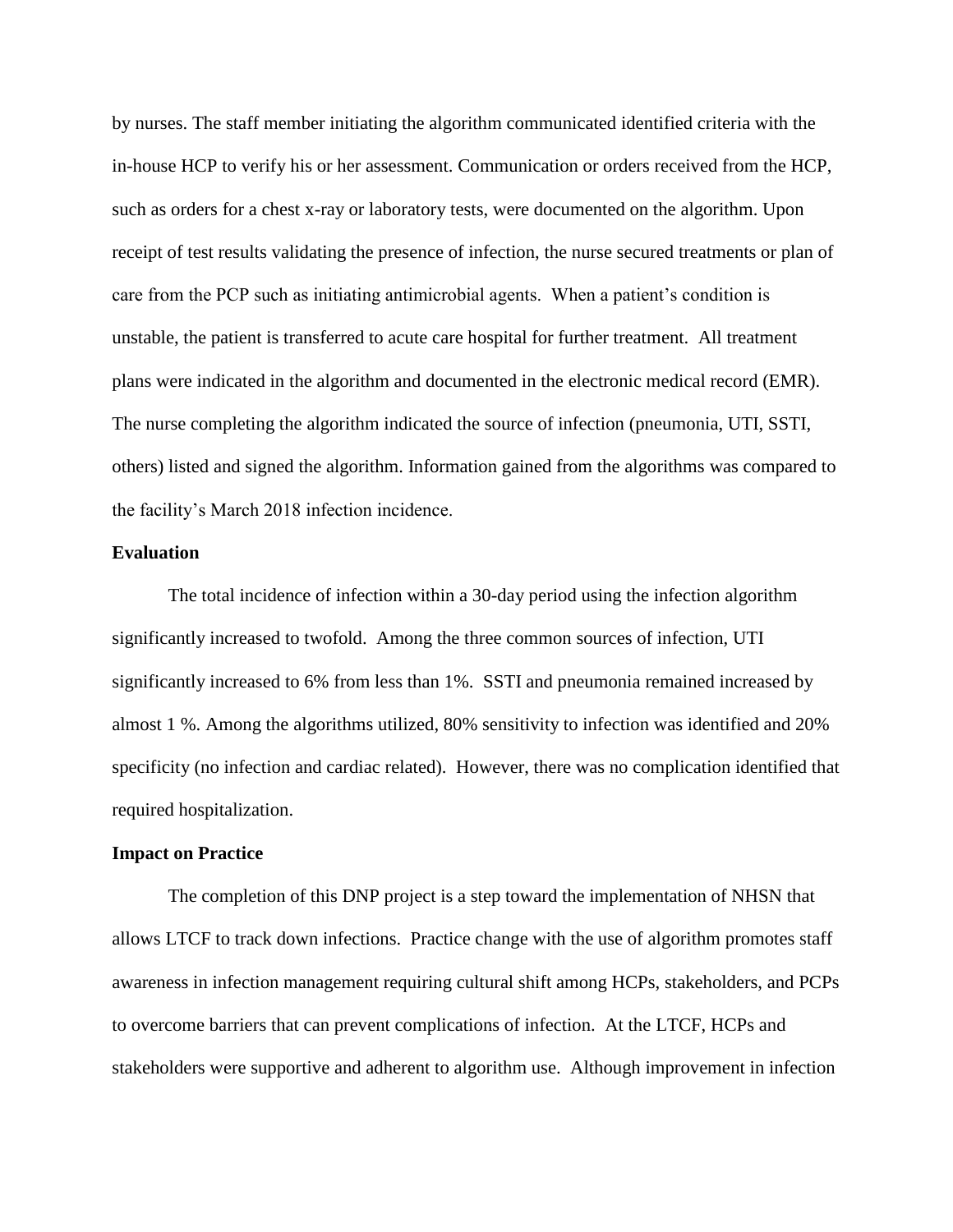documentation and accurate infection tracking was facilitated, shared goal approaches to improve interprofessional collaboration with stakeholders were required. A laminated algorithm is currently available in all nursing stations used as a reference tool for nurses in infection surveillance and management.

Additional research is recommended to determine evidence-based practice algorithms and protocols that will increase sensitivity and specificity in infection surveillance. In addition, acuity in LTCF must be re-evaluated to address workload that will meet the increasing need of a sicker and frail institutionalized elderly. The algorithm used in this DNP project provided guidance to LTCF staff members in mitigating complications of infection, reduce hospital transfer, and improve patient outcomes.

#### **Conclusions**

 The aim of this DNP project was to prevent infection complication, reduce hospital transfers and improve patient outcomes of the institutionalized elderly by utilizing an algorithm in infection surveillance. During the 30-day algorithm implementation period, early recognition and timely management of infection was facilitated and prevented infection complications that required hospital transfer. Loeb et al (2006) also noted a 12% hospitalization rate reduction when clinical pathway was used to nursing home patients ages  $>65$ . However, a strong interprofessional collaboration with the stakeholders in sharing this vision is necessary to promote the use of algorithm to promote practice change. Algorithm integrated into the EMR facilitates documentation and infection tracking. Evaluating patient acuity in the LTCF for thoughtful use of staff improves patient outcomes and staff retention. Limitation of the study includes the exclusion of gastrointestinal infections that affect LTCF mortality and morbidity. Staff use of algorithm was limited to nursing units with a higher incidence of infection only.